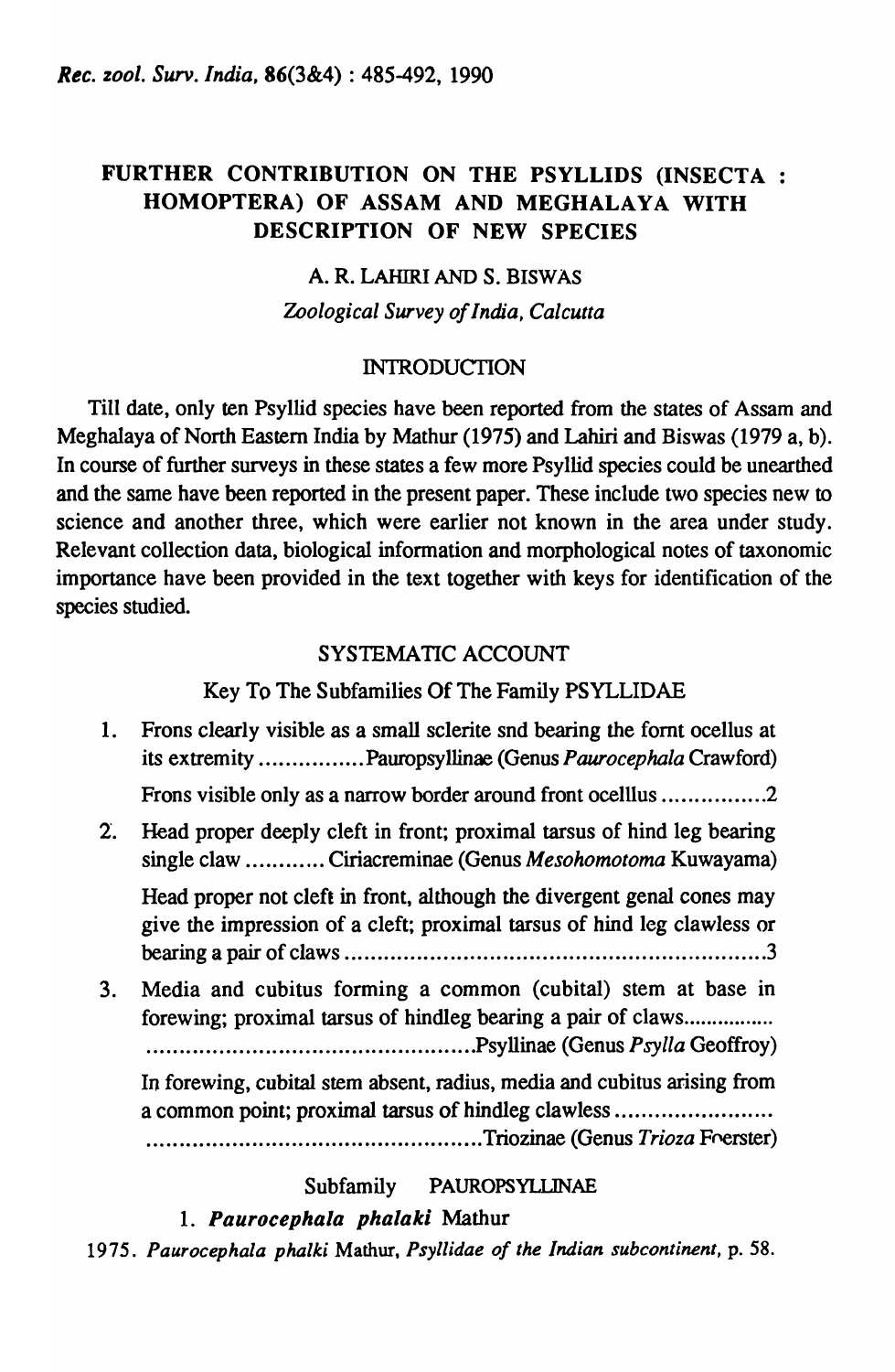*Specimens examined* : India: Assam: Jatinga, 3  $\sigma$   $\sigma$ , 6  $9$  9, 20-25. ix. 1978, ex 'Fig tree', colI. S. Biswas.

*Measurements* (in mm, for males and females respectively) : Length of body: 2.00, 2.00; length of forewing : 2.10, 2.00 - 2.10; length of antennae : 0.85, 0.80; width of head with eyes 0.50, 0.60; width of vertex between eyes: 0.20, 0.25.

Present find of this species at Jatinga extends its distribution to middle Assam form Teesta village, West Bengal, the type locality. Specimens studied agree well with the description of the species provided by Mathur (1975) except being a little larger in size. The nymphs were noticed on the undersurface of tender leaves, frequented by adults. The leaves thus infected, bore very fme powdery secretion and were deforemed in shape.

*Distribution:* Eastern India: West Bengal and Assam.

### Subfamily CIRIACREMINAE

#### *2. Mesohomatoma lutheri* (Enderlin)

*1918. Udamostigma lutheri* Enderlin, *Zool. lb.,* 41 : 484. *1925. Mesohomatoma lutheri* (Enderlin) : Crawford, *Proc. Hawaii. em. Soc.,* 6 : 32.

*Specimens examined* : India: Assam : Jatinga, 5  $\sigma$   $\sigma$ , 2  $99$ , 4 nymphs, 20-25. ix. 1978, ex 'small shrub', colI. S. Biswas.

*Measurements* (in mm, for males and females respectively) : Length of body: 2.94-3.16, 2.27-3.88; length of forewing: 3.83-3.94, 4.30-4.55; length of antennae: 2.16-2.27; 2.22-2.50; width of head with eyes: 0.66, 0.63 - 0.72; width of vertex between eyes: 0.38, 0.38-0.44.

The species is recorded here for the first time from Assam. Specimens under study, but for a little variation in size, agree well with the description of the species provided by Mathur (1975). They were noticed to infest the stems of host plants from tips nearly to the ground. the agile nymphs as well as freshly emerged adults were covered with whitish secretion.

*Distribution* : India: Maharashtra, West Bengal, Assam. Outside India: Molucca, Ceylon.

#### Subfamily PSYLLINAE

Key To The Species Of The Genus *Psylla* Geoffroy

1. Hind tibiae with 4 apical spines; antennae 1.50 mm or more in length .. ................................................................. *Shillongensis* sp. nov.

Hind tibiae with 5 apical spines; antennae 1.20 mm or less in length...2

2. Hind tibiae with a basal spur. In forewing,  $Cu<sub>1</sub>$  equidistant from media and inner wing margin at the point of maximum width of the 1st cell ... . . . . . . . . . . . . . .. . . . . . .. . . .. · ............................................... *simlae* complex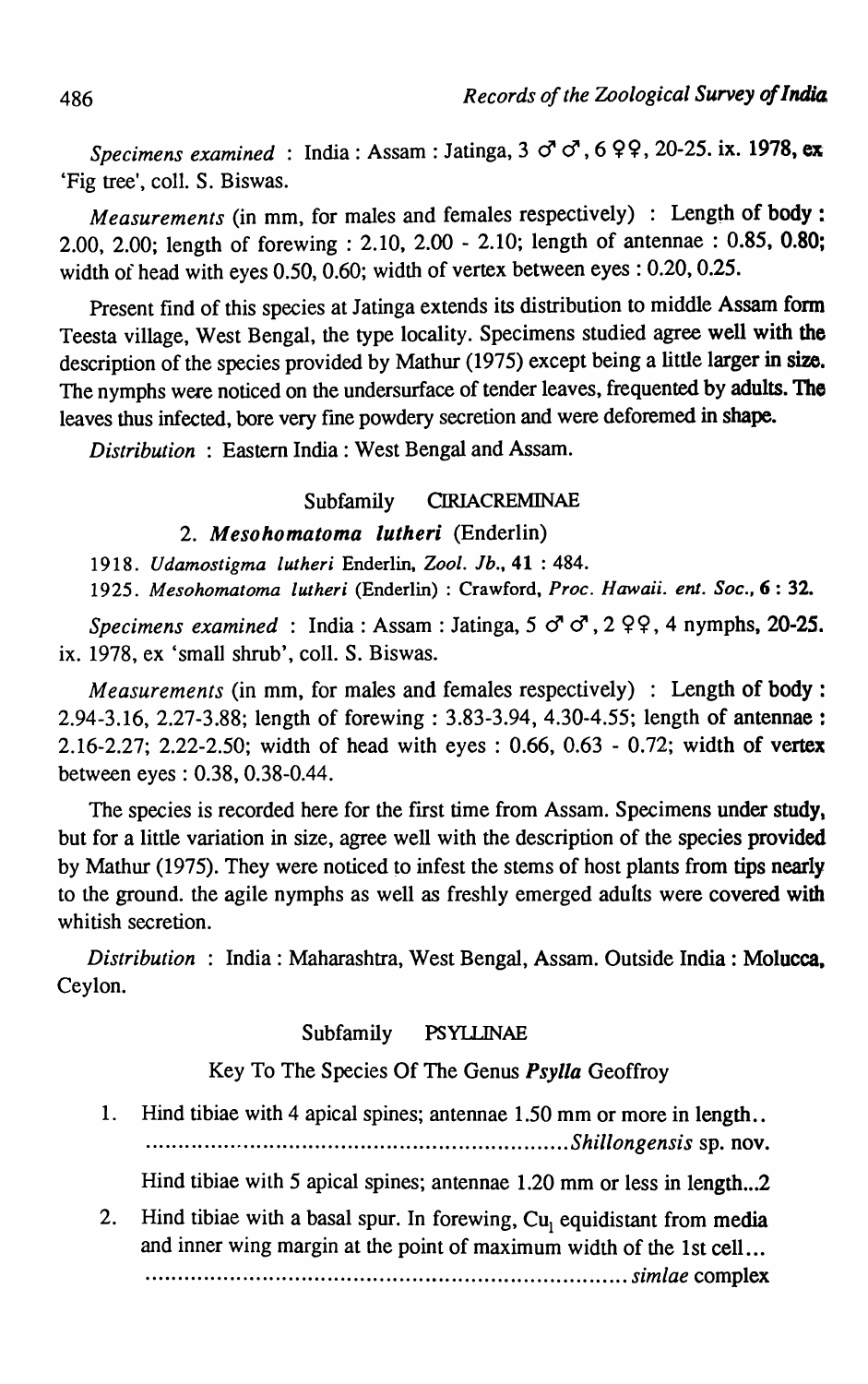Hind tibiae without a basal spur. In forewing,  $Cu<sub>1</sub>$  nearer media than inner wing margin at the point of maximum width of the 1st cell .......

· ......................................................................... *mu"ayi* Mathur

#### *3. Psylla murrayi* Mathur

*1935. Psy!la murray;* Mathur, *Indian Forest Rec.,* 1 : 62.

*Specimens examined* : India: Meghalaya: Shillong, 1  $\sigma$ , 4 9 9, 11 nymphs, 15. iv. 1978, ex *Helicia erratica* HKF, colI. S. Biswas.

*Measurements* (in mm, for males and females respectively) : length of body: 1.75- 2.50, 2.75-3.20; length of forewing: 2.75-3.00, 2.50-300; lenght of antennae: 0.83- 0.94, 0.86-0.90; width of head with eyes : 0.44-0.52, 0.50-0.52; width of vertex between eyes 0.25-0.27, 0.25-0.27.

This species, earlier reported. form Shillong by Lahiri and Biswas (1979a, b) is recorded here from a new host plant. Its nymphs are found in open galls. The specimens studied exhibit a range of proportionately larger body parts and a few examples vary further from the description of the species provided by Mathur (1975) in having black intersegmental joints.

*Distribution* : India: Meghalaya, Uttar Pradesh.

### *4. Psylla shillongensis* sp. nov. (plate I)

*Specimens examined* : Holotype *cJ* , India: Meghalaya : Shillong, 15. iv. 1978, coll. S. Biswas (Regd. No. 1188/ $H_{15}$ ); Paratype  $\sigma$ , mounted on slide, body parts dissected, other date same as Holotype (Regd. No. 1189/ $H_{15}$ ).

*Measurements* (in mm) : Length of body 2.88-3.10; length of forewing 2.44-2.90; length of antennae 1.50 - 1.60; with of head with eyes 0.77-0.85; width of vertex between eyes 0.41-0.50.

*Colouration* : Yellowish, thorax comparatively darker on dorsum; hind margin of occiput and anterior margin of thorax on either side narrowly black; third antennal segment black at apex, subsequent segments somewhat similar, but apical black area progressively greater in extent from fourth segment onward; two apical segments completely black. Wings hyaline, transparent.

*Structure* : Robust in built. Head (Fig. a) large, slightly broader than thorax, moderately deflexed, pubescence restricted to genal cones; vertex twice as broad as long, swollen a little on either side of the median suture, posterior margin arcuate; frons visible in front as a small sclerite bearing anterior ocellus; genal cones moderately large, about 0.22 mm long, smaller than vertex in length, sparsely hairy with moderately long hairs, contiguous at base, divergent apically, obtusely rounded at apex.

*Antennae* (Fig. b) long, ten segmented, basal two segments robust, cylindrical,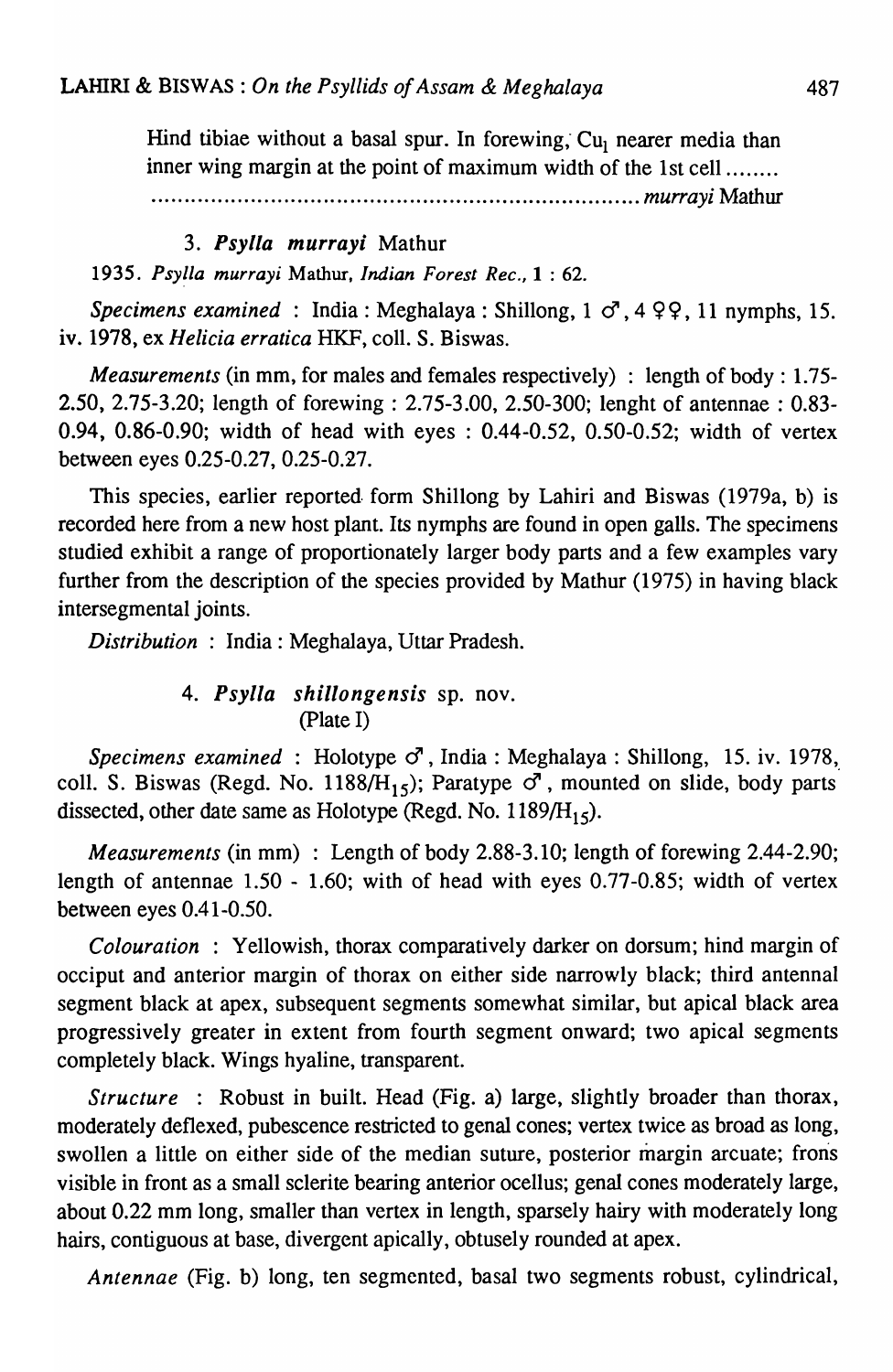remaining segments slender. Second and penultimate segments are subequal and smaller than the rest; first segment a little longer than the second, third segment longest; fourth to eighth segments are subequal to each other, each being a little shorter than the third segment in length; terminal segment a little longer than the penultimate segment and with two unequal spines at apex.

*Thorax* finely reticulate, moderately large and arched. Prescutum large, a little broader than long, broadest in the middle, anterior and posterior margins subrounded, lateral margins subtriangular; scutum broad, nearly twice as broad as long, subequel in length to prescutum, gradually sloping and subrounded both anteriorly and posteriorly, with a pair of prominent submedian ridges; scutellum small, a little broader than long but more broad anteriorly; postscutellum of metathorax moderately large.

Legs. (Fig. c) quite long, pubescent with moderately long hairs besides minute points arranged in rows; femora of fore-and middle legs shorter than tibiae, hind femur almost as long as hind tibia, all tibiae with a comb of setae at apex; hind tibiae with a moderately large basal spur and four black tooth like spines at apex, basal tarsal segment of hindleg smaller than apical, bearing one tooth like spine at apex, apical tarsal segment ending in a pair of claw like spines; meracanthus long, slender and acutely pointed.

*Forewings* (Fig. d) large, hyaline, transparent, a little more than twice as long as broad, thickly beset with minute points, elongate ovate, rounded at apex; basal vien a little longer than redius, Rs quite long and a little undulated; R nearly twice-as long.as  $R_1$  and nearly one and a half times as long as cubital petiole; pterostigma small, narrowed apically; first marginal cell a little broader than, but subequal in length to second marginal cell; Cu<sub>1</sub> nearer to media than inner wing margin at the point of maximum width of 1st cell; veins armed with small setae, anterior margin with longer setae.

*Hindwings* (Fig. e) also large, membrane thickly baset with minute points, costal margin armed with a few simple hooked setae in the basal third.

*Abdomen* longer than broad, finely and sparsely pubescent and also beset with minute points.

*Genitalia* : Male genital segment smaller than abdomen. Anal valve simple, pyriform, about 0.25 mm long, longer than parameres, gradually narrowed apically, truncate at apex, anterior margin straight, posterior margin convex basally, outer surface thickly beset with minute points and sparsely so with moderately long setae; parameres (Fig. f) about 0.20 mm long, almost even in width; ending in a sharp, black, incurved point, outer surface with small scattered setae, inner surface with longer setae; hypandrium simple, of usual shape, bearing simple sparse setae; aedeagus (Fig. g) quite long; sperm pump as figured (Fig. h).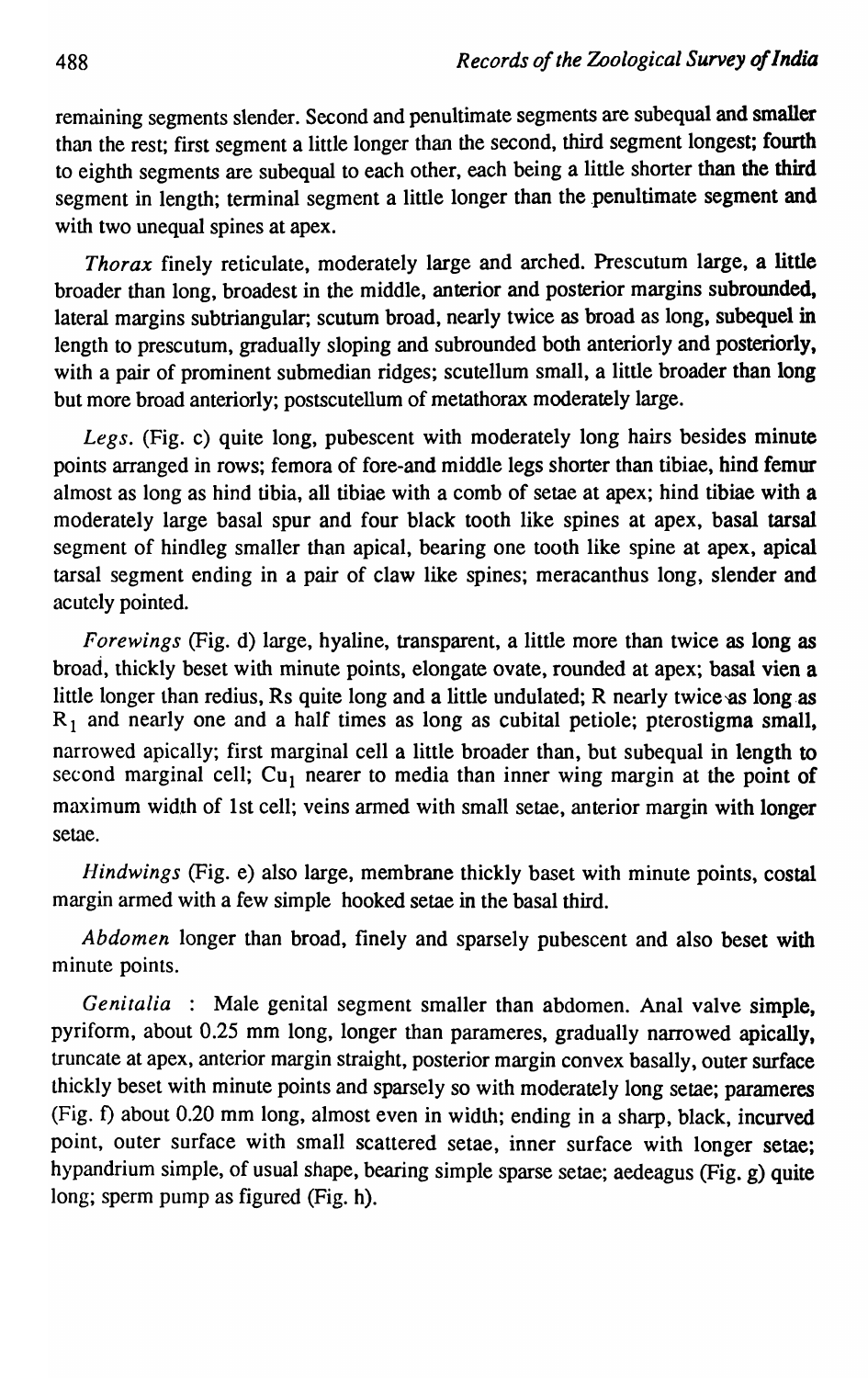*Biology* : Poorly known, only two males of this apparently rare species having been collected from an unknown host plant.

*Comparison* : P. shillongensis comes close to P. viburni Loew in having a smsall basal spur to hind tibiae, femora shorter than tibiae in fore and middle legs snd few other chasracters. But it differs from the same in having hind femur almost as long as hind tibia, tibia and basal tarsal segment with four and one apical spines respectively, details of wing venation, shape of the genal cones and that of male genitalia, besides being larger in size.

*Distribution* : Eastern India: Meghalaya.

### *5. Psylla simlae* complex (plates II & In)

*Specimens examined* : India: Meghalaya: Shillong,  $7 \circ 7 \circ 7$ ,  $4 \circ 9$ , and 2 nymphs, 25.vii.1978, ex *'Bauhinia purpuria'* colI. A. R. Lahiri; Assam: Jatinga, 6 " " , and 8 nymphs, 20 - 25.ix. 1978, *ex 'Bauhinia sp.'* colI. S. Biswas.

*Measurements* (in mm, for males and females respectively) : Length of body : 2.25 - 2.40, 2.70-2.80; length of forewing: 1.90-2.00, 2.20-2.30; length of antennae: 1.00- 1.05, 1.05-1.15; width of head with eyes  $: 0.55 - 0.60$ ; width of vertex between eyes: 0.35, 0.40.

Text figures of specimens studied (adults of either sex as well as nymphs) clearly indicates them to be very close to *P.* nr. *simlae* Crawford described by Mathur (1975) in general body features. They also agree in having same host plant *(Bauhinia spp.)*. However the adults under study in particular, differ from Mathur's nr. *simlae* Crawford in having longer body and also in respect of black markings. While specimens collectd from Jatinga are almost unmarked with black (restricted to narrow strips at apposed edges of genae), the shillong specimens are more extensively marked with black than what was described by Mathur (1975) for 'nr. *simlae'* Thus, in Shillong specimens, genae save at extreme bases, antennae but for basal three segments, a narrow stripe across hind margin of occiput with a forwardly directed variable median projection and all abdominal sutures are black, so also are the dorsal plate and the tip of ventral plate of female genitalia, the parameres and the distal half of subgenital valve of male genitalia.

Mathur (1975) having not been satisfied in their identity had placed his specimens only as 'nr. *simlae'* Crawford. Taking into consideration Mathur's observation and variations noted in course of preset study, it appears resonable that P *simlae* Crawford is probably a widely distributed polytypic species composed of populations differing in size as well as in markings.

*Biology* : The nymphs are found along the mid-rib on upper surfaces of leaves covered with very thin whitish powdery secretion, apparently causing no serious injury to the host plant. The adults lay their eggs within the folded and newly emerging tender leaves and sometimes also use such situation as shelters.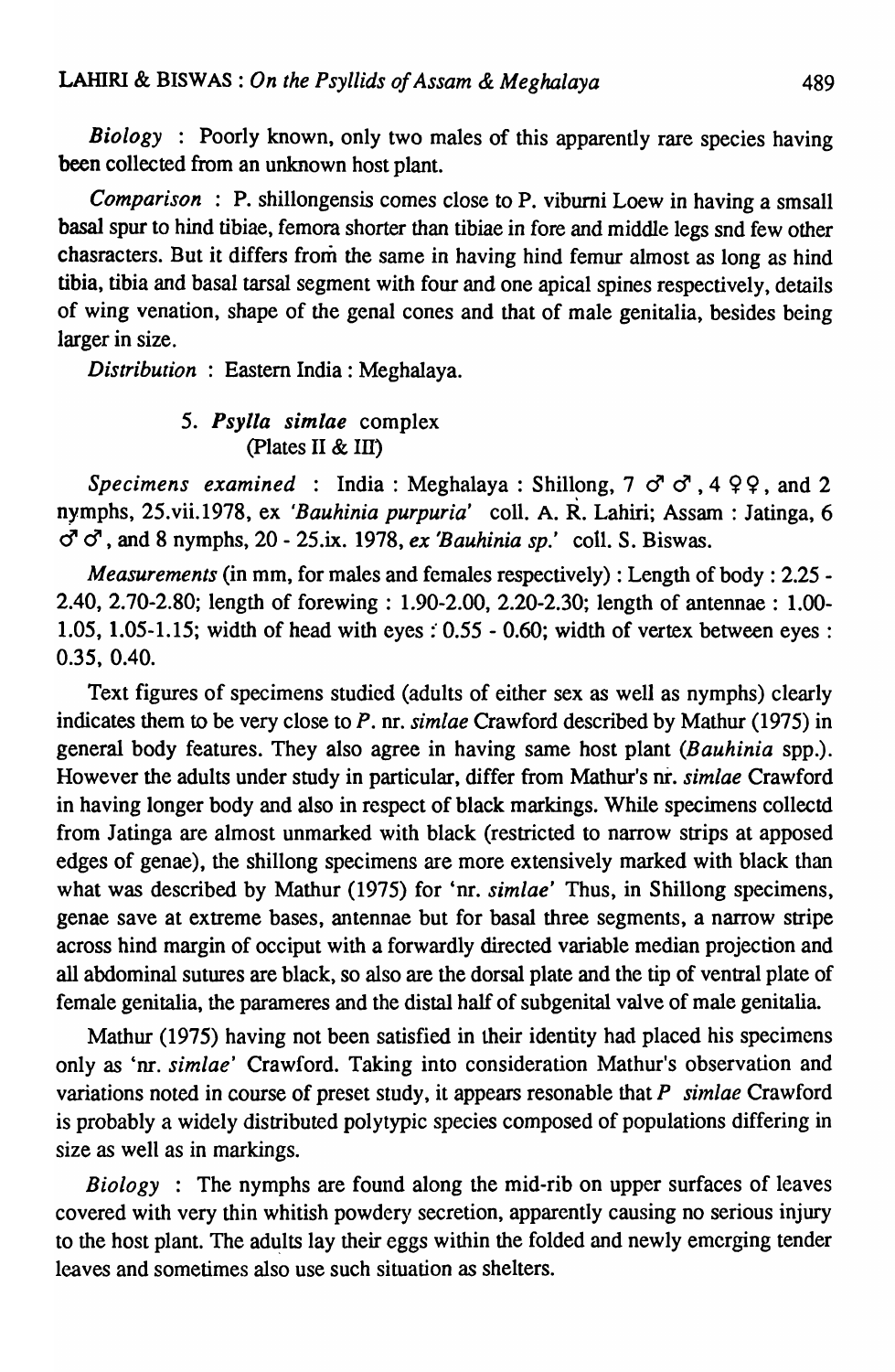*Distribution* : India: Uttar Pradesh, Meghalaya, Assam.

Subfamily TRIOZINAE

Key To The Species Of The Genus *Trioza* Foerster

Radial sector long, greatly de flexed and extending almost upto the end of second marginal cell; genal cones largs, about three fourth as long as total length of vertex and occiput ............................ *g igan tea* complex

Radial sector short, curved to costa and extending at most upto the base of second marginal cell; genal cones short and only about one third as long as the total length of vertex and occiput. .. *heptaphleuruma* sp. nov.

### *6. Trioza heptaphleuruma* sp. nov. (plate - IV)

Specimens examined: Holotype  $\sigma^2$ , India: Meghalaya: Shillong, 15.iv.1978, ex. 'Heptaphleuruma hypoleucum', coll. S. Biswas; Allotype  $\varphi$ , same data as Holotype; (Holotype and Allotype Mounted on slide, Regd. No. 1190/ $H_{15}$ ); Paratypes, 1  $\sigma$ , 2  $Q\Omega$ ; data same as Holotype (1  $\sigma$ <sup>t</sup> and 1  $\Omega$  dissected and mounted on slides, Regd. No. 1191/H<sub>15</sub>; 1  $\circ$  in tube, Regd. No. 1192/H<sub>15</sub>).

*Measurements* (in mm, for males and females respectively) : Length of head 3.00-3.35, 3.50; length of forewing 3.65-3.90, 3.10-4.00; length of antennae 1.40, 2.40- 2.50; width of head with eyes 0.700.75, 0.70; width of vertex between eyes 0.40-0.45, 0.45.

*Coloursation* : Males black with antennae, occiput, legs but for the femora and beneath abdomen pale brown; females yellowish all over.

*Structure* : Head (Fig. a) large, sparsely pubescent with long setae; vertex twice as long as broad, finely rugulose, a little swollen on either side of the middle line, gently descending forewards on either side, with a deep foeval impression at the base of each antenna, posterior margin gently arcuate; anterior ocellus visible from above; postocellar region a little elevated; genal cones short, subtriangular, divergent forwards, subacute at apex, with some of the apical setae longer than the rest. Eyes moderately large.

*Antennae* (Fig. b) long, slender and imbricate except the basal two robust and subequal segments which are smaller than other segments, third segment longest, fourth segment a little less than half the length of third segment and subequal to segments fifth, seventh and eight, sixth segment about half the length of third segment, nineth and tenth segments subequal in length, each being about one third the length of third segment; third to seventh segments each bearing a subapical setae on either side, nineth and tenth segments each bearing only a single subapical setae; four sensoria present, one each on third fourth, sixth and eighth segments.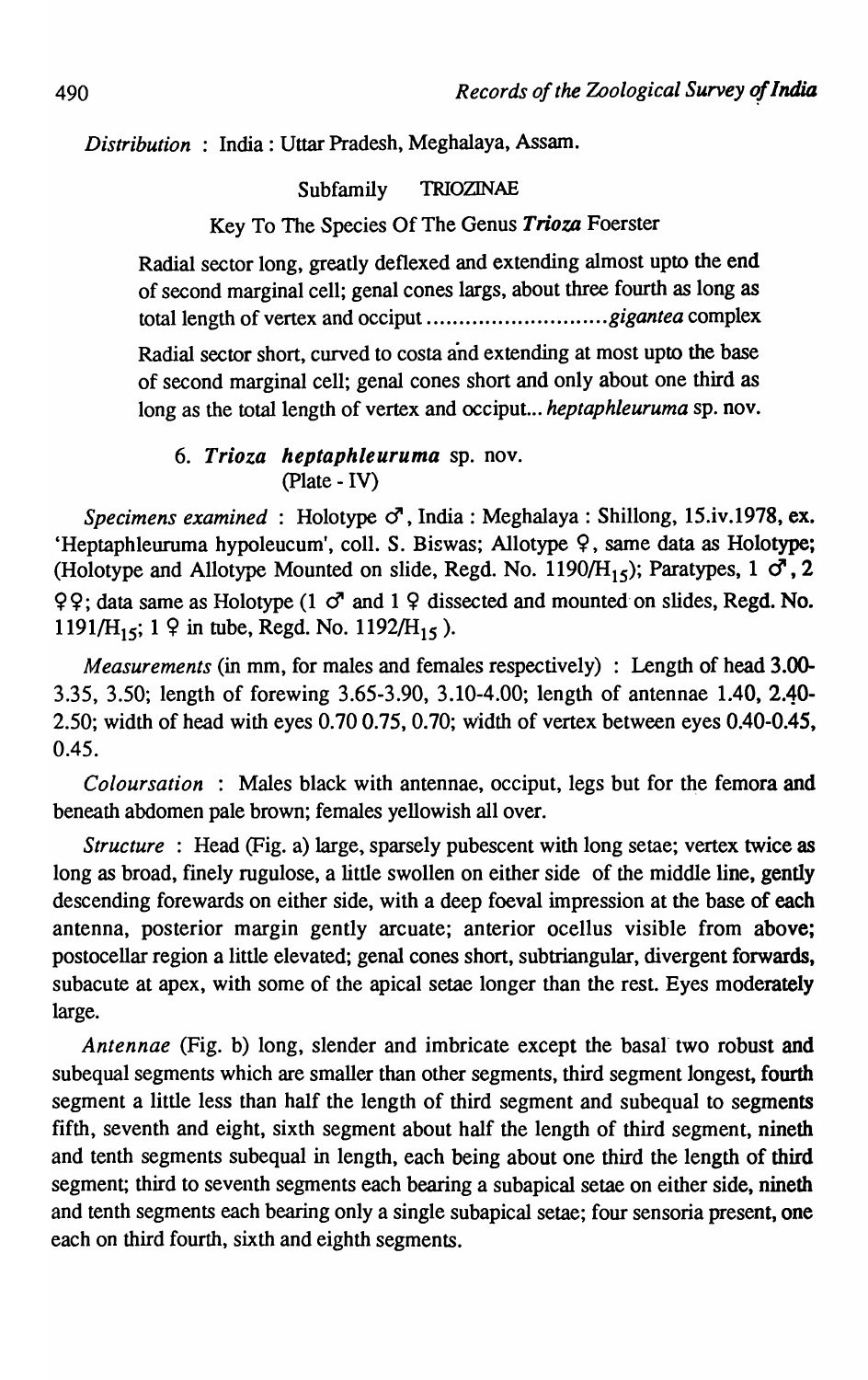*Thorax* large, sparsely pubescent with moderately long hairs, reticulate; prothorax as wide as, and synthorax much wider than the head. Prothorax strongly convex with a foeval impression on either side; prescutum large, a little broader than long, broadest in the middle, gradually narrowed and arcuate both anteriorly sand posteriorly, but more markedly so anteriorly, angulated laterally; scutum large, about twice as broad as long, broadest before middle; angulated laterally, a Ittle smsaller than the prescutum in length, but nearly twice as broad as the later; scutellum small, trapezoidal, broadened anteriorly with prominent antero-lateral angles.

*Legs* (Fig. c) lage, densely beset with moderately long hairs as well as thick points arranged in transverse rows; femora shorter than tibiae, tibiae with apical comb of setae, hind tibiae with three to four very weak basal spurs and three robust apical spines; tarsal segments subequal in length.

*Forewings* (Fig. d) long, almost thrice as long as broad, transparent and hyaline, broadest at about middle, subacute at apex; R, M and Cu arising at the same point; cubitus about two-third as long as the basal vein and almost thrice as long as radius; second inarginal cell almost as long as, but wider than first marginal cell; outer wing margin armed with closely spaced microscopic setae from base upto the termination of radius; membrane marked by clouding of points at three nsrrowly triangular spsces on the inner wing margin, one each being at about the middle of the two marginal cells, the third in the interveining space.

*Hindwings* (Fig. e) much smaller than the forewings; membrane uniformly beset with minute points; outer wing margin in basal third armed with a few small simple setae.

*Abdomen* moderately large, regulose, sparsely beset with moderately large setae ventrally.

*Genitalia* : Male genital segment smaller than abdomen; anal valve (fig. f) about 0.40 mm long, sides gently convergent anteriorly, anterior margin almost straight, posterior margin broadly and convexly rounded, outer surface along the lateral margins bearing a few long setae; parameres (fig. f) about 0.60 mm long, slender, sides gently converging to apex, apical fourth curved inwards, the apex ending in a robust black tooth, outer surface sparsely beset with small setae, the inner surface beset with closely set longer setae; hypandrium small, semicircular, sparsely beset with small hairs; aedeagus as shown in (Fig. g).

*Female genitalia* (Fig. h) smaller than abdomen, rugulose and sparsely pubescent, more densely so in distal half with hairs of different size. Dorsal plate longer than ventral, gradually sloping caudally, acutely pointed at apex, circum-anal ring quite long, composed of a single row of pores and encircted with a row of regularly spaced smsll setae; ventral plate broad at base, subacute at apex; ovipositor acutely pointed at apex.